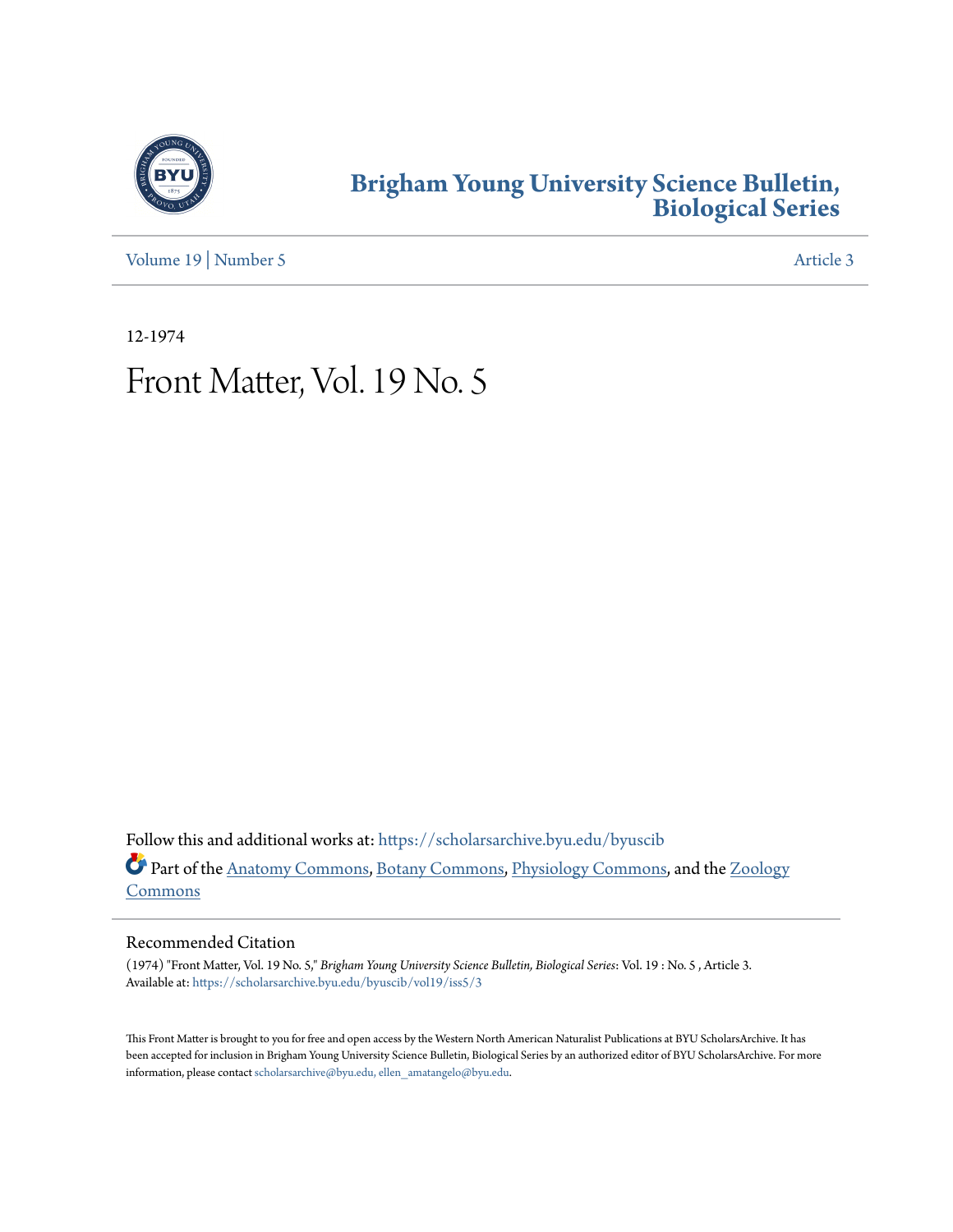$S - N H$  $1100$ 

Brigham Young University MUS. COMP. ZOOL Science Bulletin LIBRARY

MAR 6 1975

HARVARD

# LIFE HISTORY AND ECOLOGY OF THE GREAT BASIN SAGEBRUSH SWIFT, SCELOPORUS GRAC/OSUS GRAC/OSUS **BAIRD AND GIRARD, 1852**

by

Gary L. Burkholder and Wllmer W. Tanner



BIOLOGICAL SERIES—VOLUME XIX, NUMBER 5 DECEMBER 1974/ISSN 0068-1024